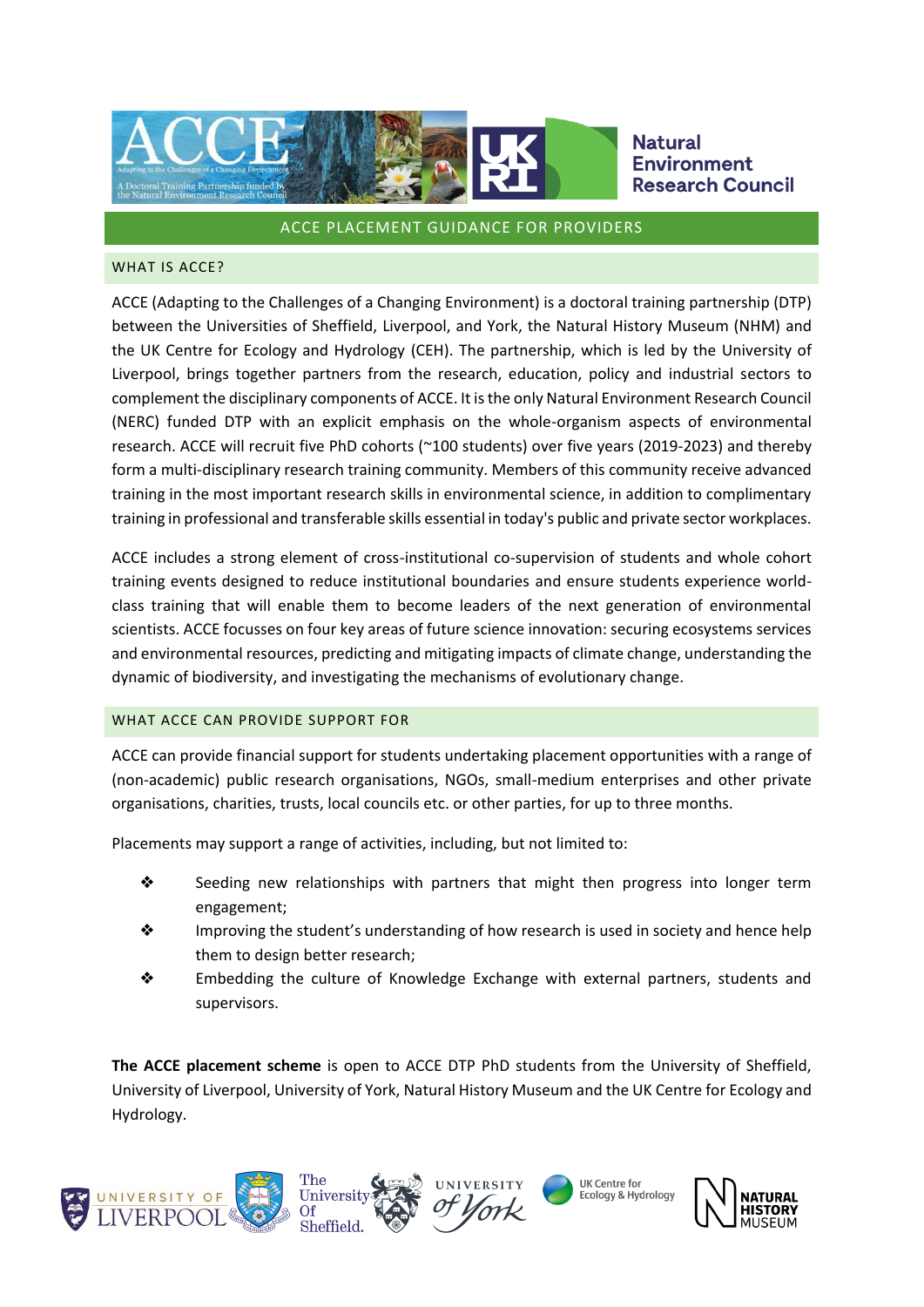

The key to a successful work placement is the identification and planning of an opportunity that provides mutual benefits and positive outcomes for both the student and employer.

Many of the most effective placements are based upon project work which the employer is actively seeking to have carried out – work experience has the greatest payoff when both the employer and the student are meeting tangible objectives and needs; the student also needs to be able to reflect on what they have learned during their time with you.

# IDEAS FOR PLACEMENTS

The placement should be a well-justified enhancement to the PhD training. It should provide relevant training on subject-specific or generic transferable skills identified in their training need analysis or the UK Researcher development framework [\(https://www.vitae.ac.uk/vitae-publications/rdf](https://www.vitae.ac.uk/vitae-publications/rdf-related/researcher-development-framework-rdf-vitae.pdf/view)[related/researcher-development-framework-rdf-vitae.pdf/view\)](https://www.vitae.ac.uk/vitae-publications/rdf-related/researcher-development-framework-rdf-vitae.pdf/view).

At the same time, ACCE wishes to incentivise genuine engagement with non-academic end users of research with this scheme. Placements are intended to help students understand how their research and professional skills can be used in a broad but relevant context.

Placements should ideally be discrete projects and they must be well planned and managed. They should provide experience at a level appropriate for a postgraduate student.

Examples of different types of placements include:

- ❖ Conducting surveys, analysing data and producing reports
- ❖ Investigating efficiency and cost-saving activity
- ❖ Managing, delivering a particular service for a period of time
- ❖ Joining specific teams to assist in the delivery of their activities and projects.

Non-research roles such as:

- $\triangle$  Teaching in schools, using the Researchers in Residence scheme, or through other mechanisms;
- ❖ Policy developing policy or working in a related setting, such as a government department, local authority, non-departmental public body, professional association, charity, research funder or medical organisation;
- $\diamond$  Media a wide variety of roles are possible here that help students understand the wider societal context of their research. Such placements could include working in science communication roles or other roles in a press office, science publishing company, zoo, museum or botanic garden etc.









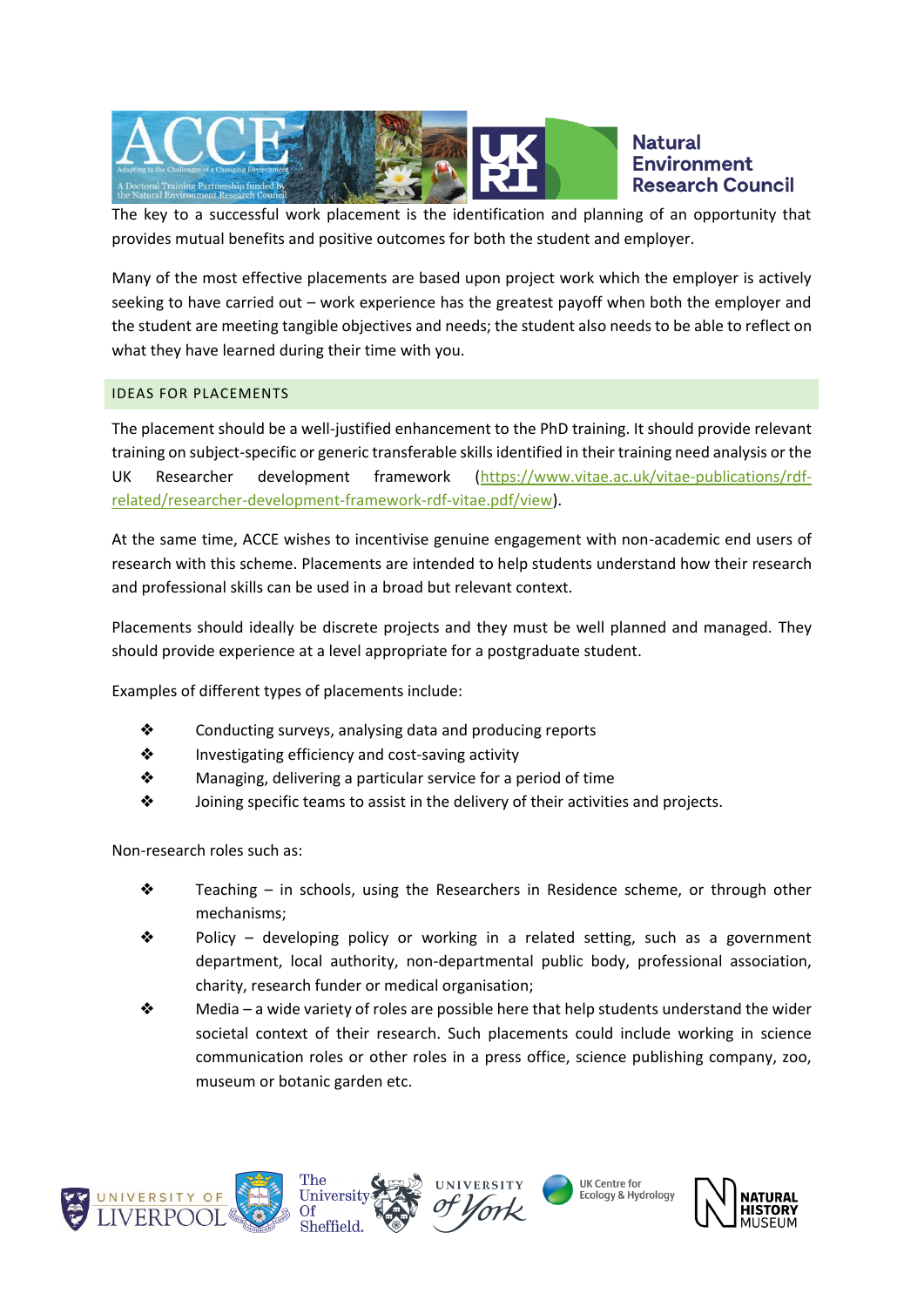

THE RECRUITMENT AND ACCE SUPPORT APPLICATION PROCESS

ACCE students may approach you through one of two routes:

- ❖ by approaching you directly to negotiate a placement project opportunity;
- ❖ by responding to an advertisement placed on your behalf.

In either case, you may wish to hold a formal interview for the role or discuss a potential project proposal for placement in person with the student, or a more informal conversation, to decide whether the placement will be mutually beneficial for you and the student.

When you have decided whether you would like to proceed with the placement and provide the opportunity to the student, they will formally apply for financial support via the **ACCE placement application form**.

The ACCE placement application form, as well as a **project proposal**, is submitted to the ACCE DTP team, and all applications are considered by the ACCE Management Board. Support includes payment of stipend (at UKRI standard rate) for the duration of the placement, travel and accommodation costs as well as limited occasional expenses.

Placement support is awarded on a competitive basis, and the ACCE Management Board will evaluate applications based on criteria reflecting the benefit/impact, added value to the student's programme of study, and value for money.

We will require the placement provider to confirm that they wish to host this student during their placement and, if placement support is granted, they will:

- ❖ Provide the necessary resources to complete the placement and relevant training: computer/workstation, desk, appropriate personal protective equipment (where necessary); other equipment etc.;
- $\triangle$  Take due care for the health and safety of the student and will ensure that the work the intern will undertake has been risk-assessed and that reasonably practicable control measures are in place;
- ❖ Make the necessary arrangements in their organisation to accommodate the placement;
- ❖ Cover any additional costs regarding the work the student will undertake to complete the tasks described in the placement proposal;
- ❖ Enter into a placement agreement with the research organisation to formalise expectations on both sides;
- ❖ Provide the student with an induction to the organization and the role the student will be carrying out.









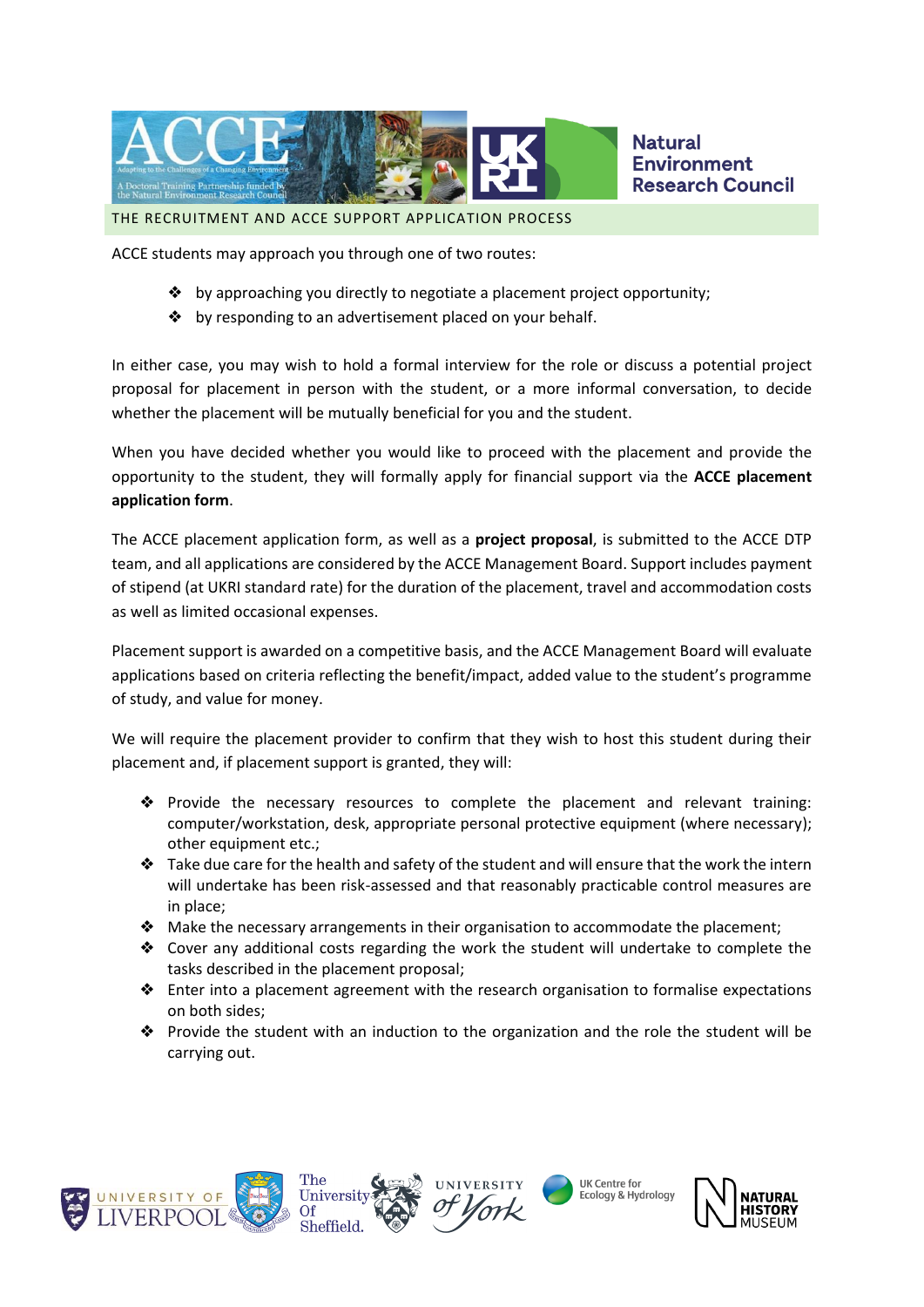

DOCUMENTS REQUIRED BY THE PLACEMENT PROVIDER

We will ask you to complete the following

- ❖ A **tripartite agreement** between the student, you as placement provider and the University hosting the PhD student, describing the rights and responsibilities of the parties;
- ❖ An **Employer Health and Safety form**;
- ❖ Host feedback report at the end of the placement.

Copies of these documents, signed by all parties, will be held centrally at the University of Liverpool.

#### WHAT TO AGREE WITH ACCE STUDENTS BEFORE THEY START

It will be helpful for both you and your student, if you are clear about how the placement will be managed.

Therefore, we recommend that you agree the following:

- $\triangleleft$  The purpose of the project/role and how it sits with the aims of the organisation;
- ❖ The deliverables for the role and how they should be produced (for example, a set of marketing materials, regular contributions to a blog, a written report etc.);
- $\triangleleft$  A brief description of the work or the project description of the placement, main duties, work plan, including milestones - outlining what the individual will be working on, what colleagues they will encounter and their specialities, what the work environment will be, and identifying the responsible line manager;
- $\triangle$  The key objective for the placement if a desired outcome or set of results is spelt out, the work experience benefits from the clarity that this generates. It can also provide an important frame of reference for the work-based learning which the student will be acquiring through the placement;
- $\triangle$  A list of resources/reading that will help them to prepare;
- ❖ The student's aspirations for the project, in terms of skills development, career exploration and professional networking;
- ❖ The hours and days they will work with you.







UK Centre for **Ecology & Hydrology** 

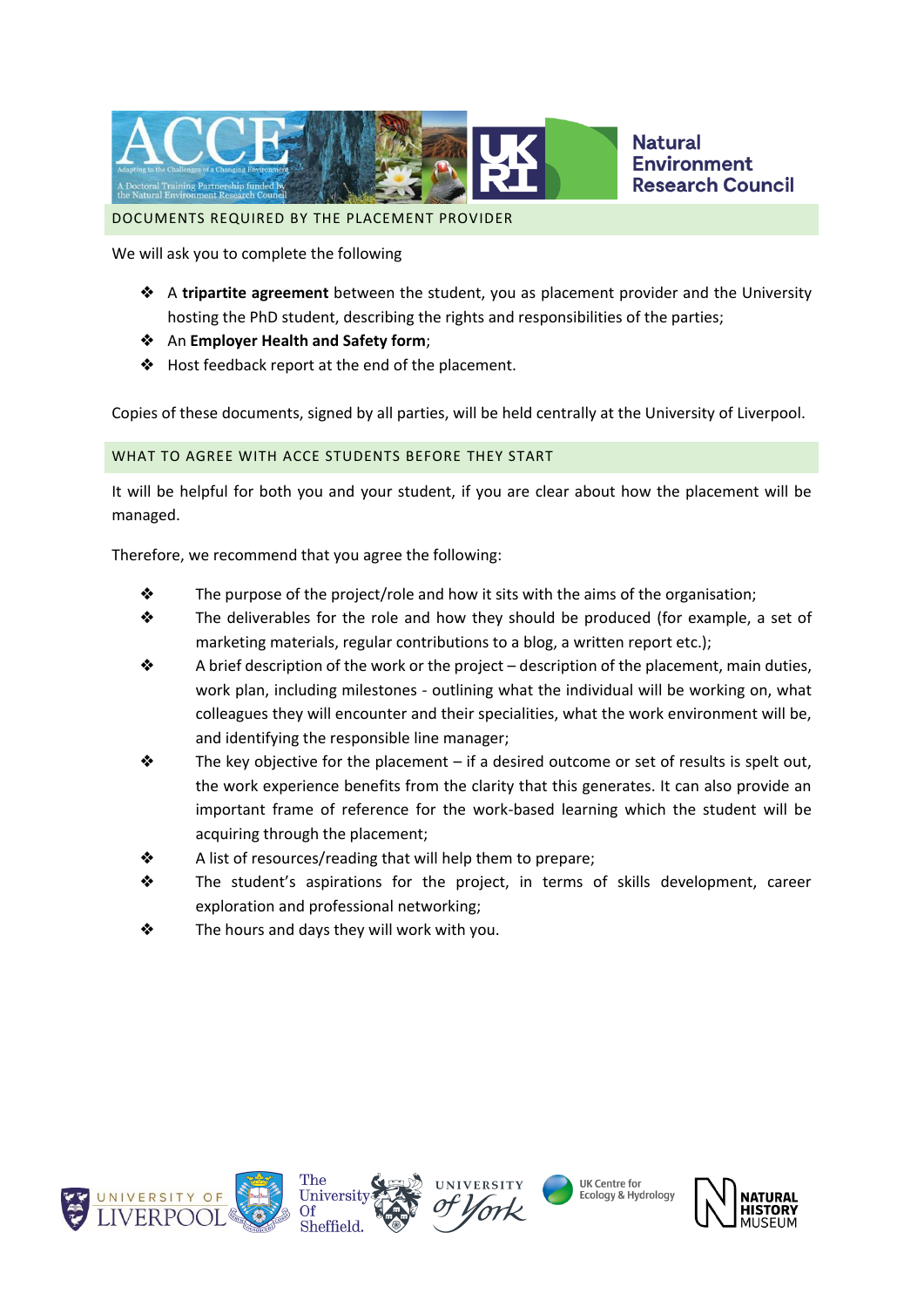

### HELPING YOUR ACCE STUDENTS TO SETTLE INTO YOUR ORGANISATION

ACCE students come from an enormous range of backgrounds – they are mostly UK or EU students with limited or no work experience. Every organisation has its own workplace culture, and it would be helpful if you could explain this to your student to help them settle in as quickly as possible. This is particularly important as the placement is relatively short.

Please remember too, that your student will be fitting this placement around their studies and other commitments.

#### REPORTING

By the end of their placement, students will be required to provide a detailed **placement report** about the project and achievements during the placement within one month of completing the placement.

You, as the placement provider, will be asked to complete a **host feedback report** following the placement.

#### WORKPLACE CULTURE CHECKLIST

To ensure that your ACCE student understands the workings of your organisation, we recommend that you outline your expectations relating to the following:

| Normal working hours      |
|---------------------------|
| Dress code                |
| Coffee/lunch arrangements |
| Drug/alcohol policy       |
| Working from home policy  |
| How to raise concerns     |
| Level of formality        |
| Internet usage policy     |
| Mobile phone usage policy |
| Social activities         |